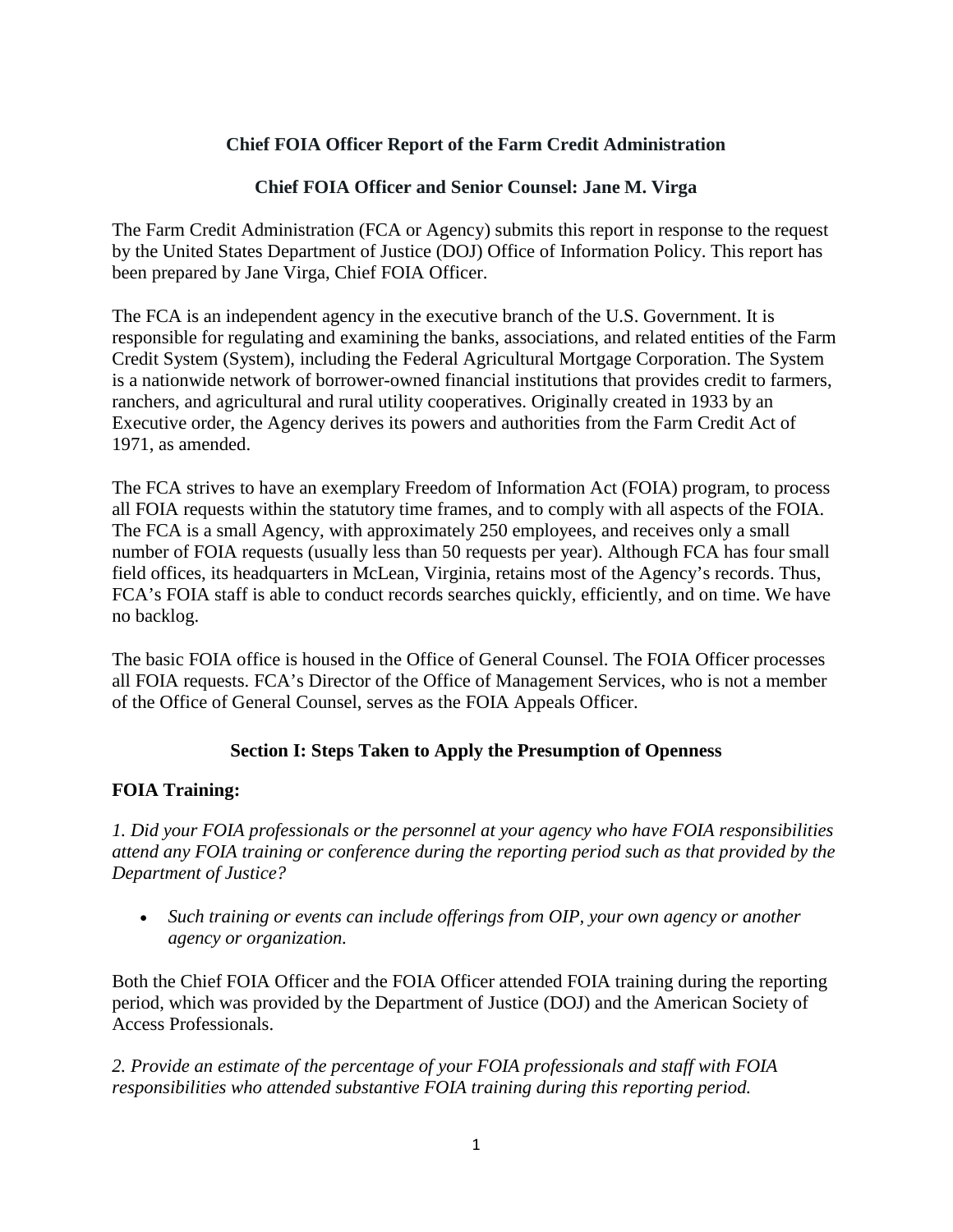100% of the FOIA professionals and staff with FOIA responsibilities attended substantive FOIA training during this reporting period.

*3. In the [2014 Chief FOIA Officer Report Guidelines,](http://www.justice.gov/oip/blog/foia-guidance-12) OIP asked agencies to provide a plan for ensuring that core, substantive FOIA training is offered to all agency FOIA professionals at least once each year. Please provide the status of your agency's implementation of this plan.*

• *Include any successes or challenges your agency has seen in implementing your plan.*

The FCA's plan for attending core, substantive FOIA training has been fully successful. The plan was fully implemented as all FOIA professionals and staff attended training. There were no challenges.

# **Discretionary Releases:**

*4. Does your agency have a distinct process or system in place to review records for discretionary release?*

- *If so, please briefly describe this process.*
- *If your agency is decentralized, please specify whether all components of your agency have such a process or system in place?*

Yes. The FCA uses a front loaded approach to discretionary release. That is, our first step is to analyze whether disclosure would likely cause harm to the Agency or would be prohibited by law. If not, then we stop there and make the release whether or not an exemption may have applied. We believe that this approach results in many discretionary releases of material that could have been withheld under one or more exemptions. In cases where we initially determine that release would likely cause harm to the Agency and also that an exemption would apply, we always revisit our initial determination regarding harm to the Agency. If we reverse our initial determination in this regard, determine that the likely harm is not significant enough to justify withholding, or if the likely harm is not the type of harm the exemption is intended to protect against, then we would make the discretionary release. The FOIA Officer seeks guidance, as appropriate, from senior staff during this review process.

#### *5. During the reporting period, did your agency make any discretionary releases of information?*

Yes. We believe the FCA made many discretionary releases of material otherwise exempt from disclosure, especially with respect to b2 and b5. However and for reasons discussed above, it is difficult to determine our exact number of discretionary releases because we do not make an official determination as to whether an exemption will apply if a release is not likely to cause harm to the Agency and is not prohibited by law. Instead, if it meets those two criteria, the release is made with no further analysis. Thus, there is likely to be additional releases that would have qualified for an exemption without determining whether an exemption applied.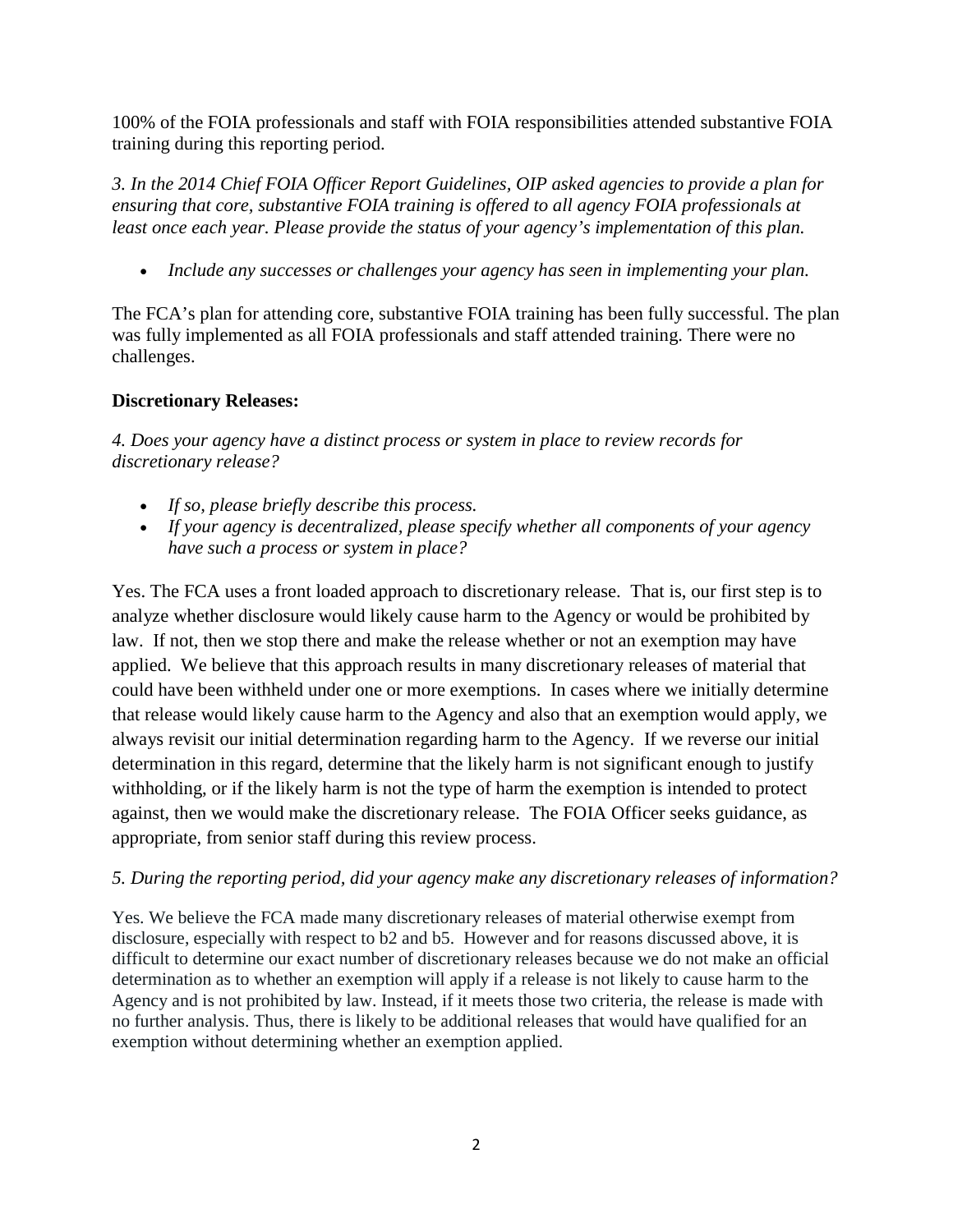*6. What exemption(s) would have covered the material released as a matter of discretion? For a discussion of the exemptions that allow for discretionary releases, please see OIP's guidance [on](http://www.justice.gov/oip/foiapost/2009foiapost8.htm)  [implementing the President's and Attorney General's FOIA Memoranda.](http://www.justice.gov/oip/foiapost/2009foiapost8.htm)* 

For example, in a case where an exemption almost certainly would have applied, Exemption b2 would have covered the information that was released as a matter of discretion. But since we stop the analysis and simply release in cases where release is not likely to harm the Agency and is not prohibited by law, we have likely released material that would have been covered by other exemptions as well.

# *7. Provide a narrative description, as well as some specific examples, of the types of information that your agency released as a matter of discretion during the reporting year.*

We apply the presumption of openness to all decisions involving the FOIA. The Chief FOIA Officer and FOIA Officer maintain constant contact to ensure that all appropriate discretionary disclosures are made. An example of where FCA released information that was almost certainly covered by an exemption as a matter of discretion is as follows: despite the applicability of Exemption b2, we disclosed a number of internal personnel policies that were very trivial in nature, such as how FCA defines basic human resources terms, the flexiplace policy at FCA, FCA's training policy applicable to its employees, and the like.

*8. If your agency was not able to make any discretionary releases of information, please explain why.*

Not applicable.

#### *Other Initiatives:*

*9. If there are any other initiatives undertaken by your agency to ensure that the presumption of openness is being applied, please describe them here.*

• *If any of these initiatives are online, please provide links in your description.*

Not applicable.

#### **Section II: Steps Taken to Ensure that Your Agency Has an Effective System in Place for Responding to Requests**

#### **Processing Procedures:**

*1. For Fiscal Year 2014, what was the average number of days your agency reported for adjudicating requests for expedited processing? Please see Section VIII.A. of your agency's Fiscal Year 2014 Annual FOIA Report.*

• *Please note here if your agency did not adjudicate any requests for expedited processing during Fiscal Year 2014.*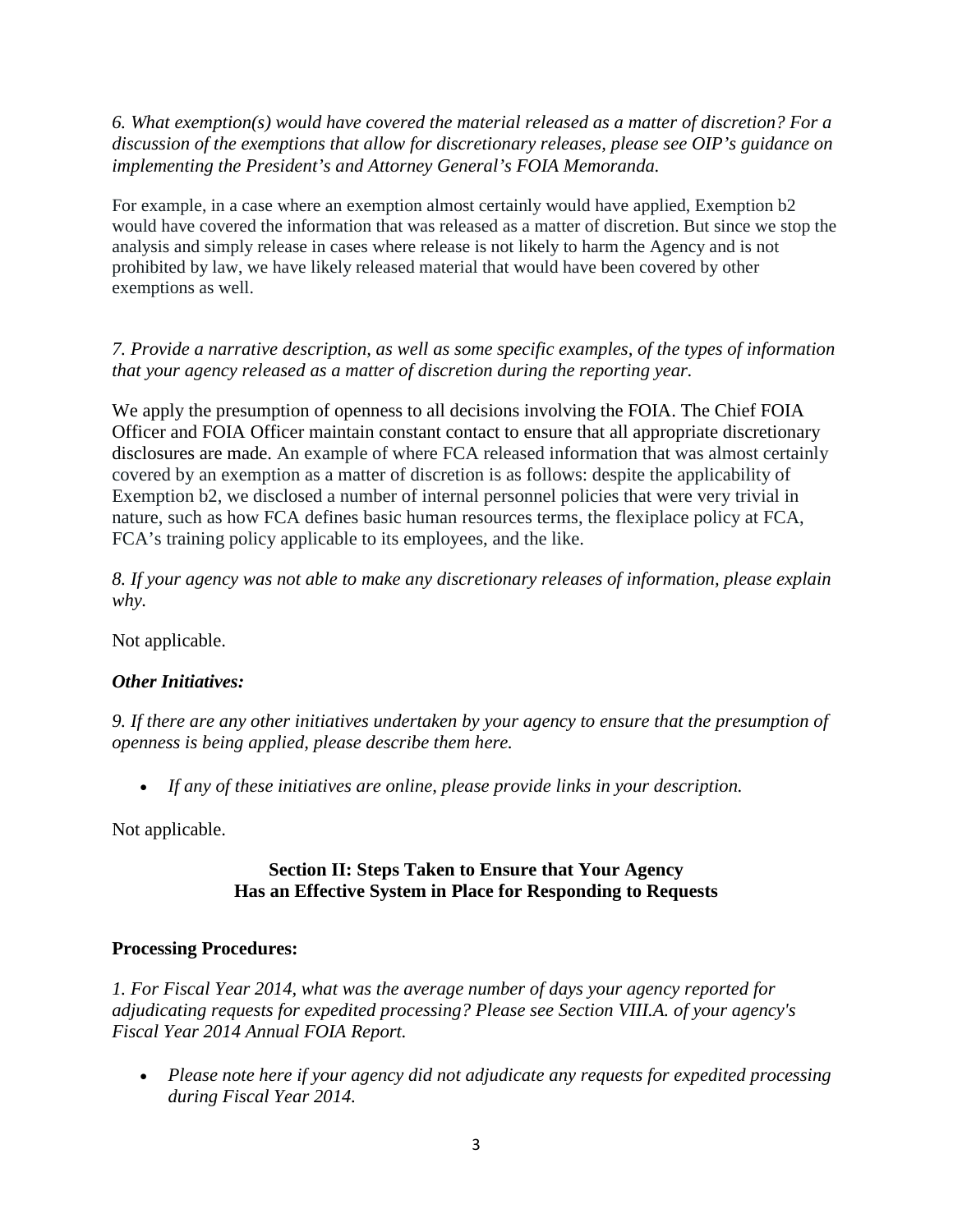The Agency adjudicated requests for expedited processing in an average of 6.29 days.

*2. If your agency's average number of days to adjudicate requests for expedited processing was above ten calendar days, please describe the steps your agency will take to ensure that requests for expedited processing are adjudicated within ten calendar days or less.* 

Not applicable.

# **Requester Services:**

*3. Does your agency notify requesters of the mediation services offered by the Office of Government Information Services (OGIS) at the National Archives and Records Administration? See OIP Guidance, ["Notifying Requesters of the Mediation Services Offered by OGIS.](http://www.justice.gov/oip/foiapost/2010foiapost21.htm)" (July 9, 2010)* 

#### Only in appeal responses.

*4. When assessing fees, does your agency provide a breakdown of how FOIA fees were calculated and assessed to the FOIA requester? For example, does your agency explain the amount of fees attributable to search, review, and duplication? See OIP Guidance, ["The](http://www.justice.gov/oip/foiapost/2013foiapost06.html)  [Importance of Good Communication with FOIA Requesters 2.0: Improving Both the Means and](http://www.justice.gov/oip/foiapost/2013foiapost06.html)  [the Content of Requester Communications.](http://www.justice.gov/oip/foiapost/2013foiapost06.html)" (Nov. 22, 2013)*

In most instances, the Agency does not charge fees. However, we assessed fees of \$100 in only one instance during the reporting period. In this case, we provided a detailed explanation regarding the amount of fees attributable to search, review, and duplication, as well as provided insights on the search and processing methodology that we used. We plan to continue this practice of outlining how fees are assessed.

*5. If estimated fees estimates are particularly high, does your agency provide an explanation for the estimate to the requester? See [id.](http://www.justice.gov/oip/foiapost/2013foiapost06.html)*

If estimated fees are high, the Agency explains the reason for the high amount of estimated fees in advance. Additionally, we would work with the requester in an attempt to narrow the request and reduce fees.

#### **Other Initiatives:**

*6. If there are any other steps your agency has undertaken to ensure that your FOIA system operates efficiently and effectively, such as conducting self-assessments to find greater efficiencies, improving search processes, eliminating redundancy, etc., please describe them here.*

The FOIA staff continuously assesses our processes to ensure that our FOIA system operates efficiently effectively. For example, at the end of the fiscal year the FOIA Officer did an internal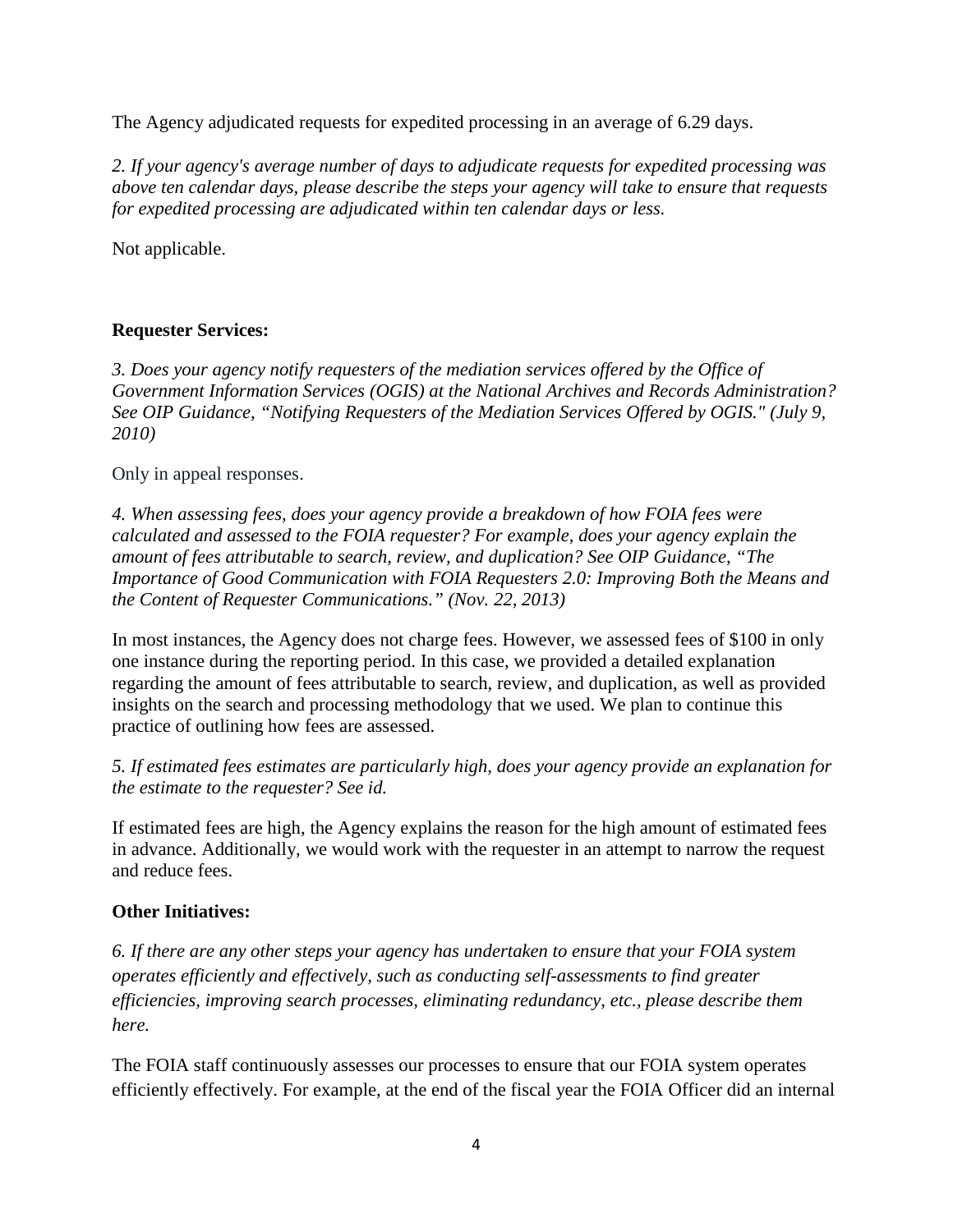control review, which looked at internal policies and procedures, receipt of requests, response time, and rate and success of appeals. The review concluded that the FOIA Office complied with the law and that there was an efficient and effective program.

# **Section III: Steps Taken to Increase Proactive Disclosures**

# **Posting Material:**

*1. Does your agency have a distinct process or system in place to identify records for proactive disclosure? If so, please describe your agency's process or system.*

The FCA has a distinct process to identify records for proactive disclosure. The Office of Congressional and Public Affairs (OCPA) identifies such records. The Assistant Director for OCPA directs the posting of such records to the Agency's website and consults with the FOIA staff as necessary.

*2. Does your process or system involve any collaboration with agency staff outside the FOIA office? If so, describe this interaction.*

In addition to collaborating with OCPA in this regard, FCA recently brought on an additional records officer. The FOIA office expects to collaborate with the new records officer to increase proactive disclosures.

*3. Describe your agency's process or system for identifying "frequently requested" records that should be posted online.*

Due to the small number of FOIA requests each year, the FOIA Officer can easily determine if we have any frequently requested records. However, to date, we have not identified any frequently requested records.

*4. Provide examples of material that your agency has proactively disclosed during the past reporting year, including links to the posted material.*

During the past reporting year, we have proactively disclosed the following examples of material on our website in the area identified as "Recent Updates":

- The Fall Regulatory Projects Plan, [http://www.fca.gov/law/perf\\_plan.html;](http://www.fca.gov/law/perf_plan.html)
- Recruiting Schedule for Spring 2015, [http://www.fca.gov/about/careers/recruitingschedule.html;](http://www.fca.gov/about/careers/recruitingschedule.html)
- An Information Memorandum on Farm Credit System operating expenses, [http://ww3.fca.gov/readingrm/infomemo/Lists/InformationMemorandums/Attachments/1](http://ww3.fca.gov/readingrm/infomemo/Lists/InformationMemorandums/Attachments/199/IM-Operating_Expenses_072214.pdf) [99/IM-Operating\\_Expenses\\_072214.pdf;](http://ww3.fca.gov/readingrm/infomemo/Lists/InformationMemorandums/Attachments/199/IM-Operating_Expenses_072214.pdf) and
- Approved minutes of the April 10, 2014, Board meeting, http://www.fca.gov/Download/BoardMinutes/April2014BoardMinutes.pdf.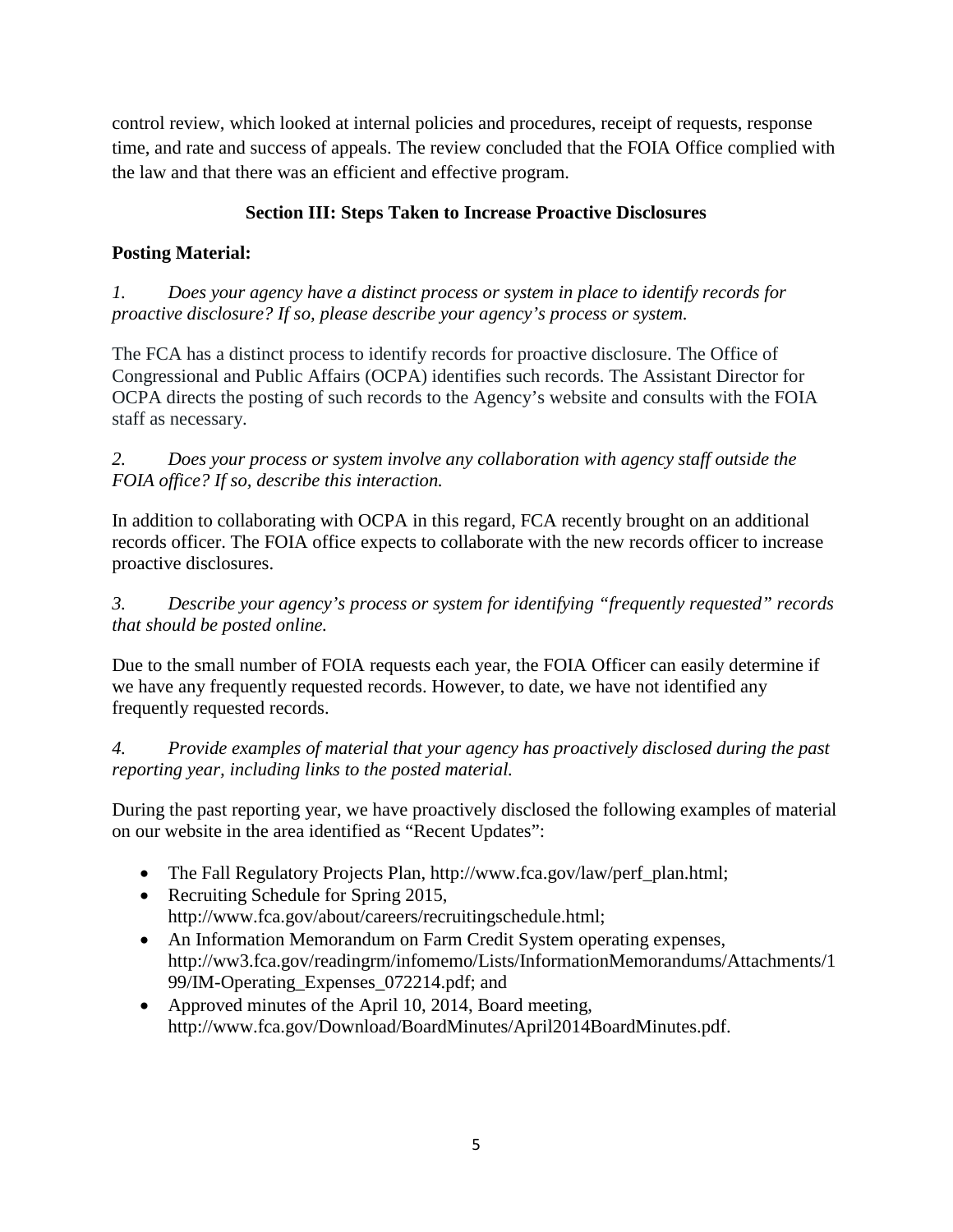*5. If there are any other steps your agency has taken to increase proactive disclosures, please describe them here.*

Not applicable.

# **Section IV: Steps Taken to Greater Utilize Technology**

# **Online Tracking of FOIA Requests and Appeals:**

## **Making Material Posted Online More Useful:**

*1. Beyond posting new material, is your agency taking steps to make the posted information more useful to the public, especially to the community of individuals who regularly access your agency's website?*

• *Steps can include soliciting feedback on the content and presentation of posted material, improving search capabilities on your agency website, posting material in open formats, making information available through mobile applications, providing explanatory material, etc.*

We have included a subscription list on our website that allows visitors to provide an email address to subscribe to updates from our website. We also provide an email address for the public to report problems with the subscription list and request assistance. For our Open Government Initiative we ask the public to tell us what we can do better**.** If the outlined resources fail to meet the information needs of a member of the public, we ask for feedback and ideas to improve participation and collaboration at FCA. We ask the public for input and to write to us at [opengov@fca.gov.](mailto:opengov@fca.gov)

#### *2. If yes, please provide examples of such improvements.*

• *If your agency is already posting material in its most useful format, please describe these efforts.*

One of the things we have done recently is integrate SharePoint into our external website. This has allowed us to effectuate updates faster as well as enhance the user's experience when navigating our webpage.

*3. Has your agency encountered challenges that make it difficult to post records you otherwise would like to post?*

No.

*5. If so, please briefly explain what those challenges are.* 

Not applicable.

#### **Other Initiatives:**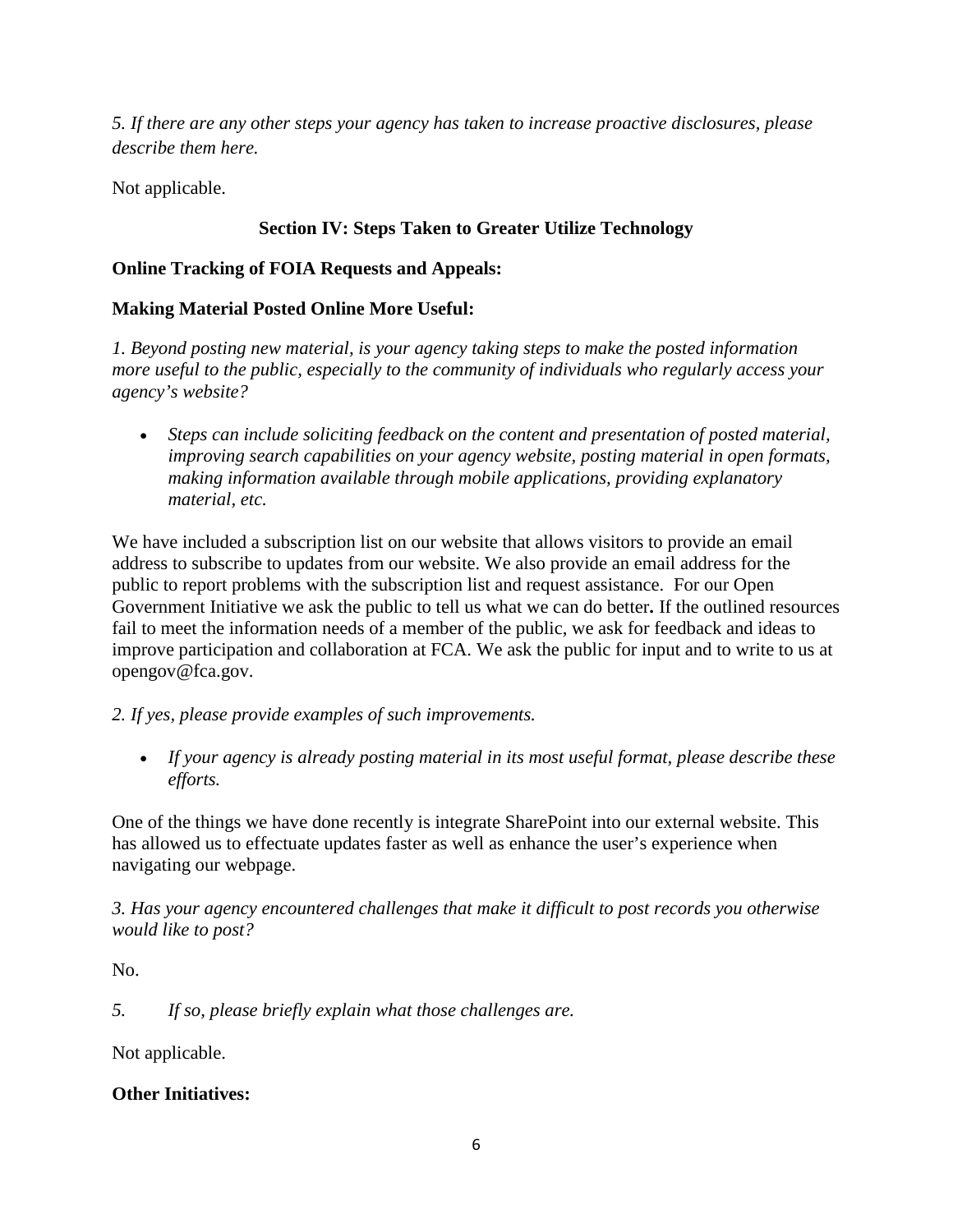*5. Did your agency successfully post all four quarterly reports for Fiscal Year 2014?*

• *Please see OIP's [guidance](http://www.justice.gov/oip/blog/foia-guidance-12) for posting of quarterly reports to ensure that your agency is following all required steps (including using the correct file type and URL structure) so that your quarterly reports are properly appearing on FOIA.gov. (If your reports are posted to your website but not appearing of FOIA.gov, please contact OIP in order to resolve the issue.)*

Yes.

*6. If your agency did not successfully post all quarterly reports, with information appearing on FOIA.gov, please explain why and provide your agency's plan for ensuring that such reporting is successful in Fiscal Year 2015.*

Not applicable.

*7. Do your agency's FOIA professionals use e-mail or other electronic means to communicate with requesters whenever feasible? See OIP Guidance, ["The Importance of Good](http://www.justice.gov/oip/foiapost/2013foiapost06.html)  [Communication with FOIA Requesters 2.0: Improving Both the Means and the Content of](http://www.justice.gov/oip/foiapost/2013foiapost06.html)  [Requester Communications.](http://www.justice.gov/oip/foiapost/2013foiapost06.html)" (Nov. 22, 2013) If yes, what are the different types of electronic means are utilized by your agency to communicate with requesters?* 

Yes. The FCA uses e-mail to communicate with requesters whenever feasible.

*8. If your agency does not communicate electronically with requesters as a default, are there any limitations or restrictions for the use of such means? If yes, does your agency inform requesters about such limitations? See [id.](http://www.justice.gov/oip/foiapost/2013foiapost06.html)*

Not applicable.

# **Section V: Steps Taken to Improve Timeliness in Responding to Requests and Reducing Backlogs**

#### *Simple Track:*

*1. Does your agency utilize a separate track for simple requests?*

No.

*2. If so, for your agency overall in Fiscal Year 2014, was the average number of days to process simple requests twenty working days or fewer?*

Not applicable.

*3. Please provide the percentage of requests processed by your agency in Fiscal Year 2014 that were placed in your simple track.*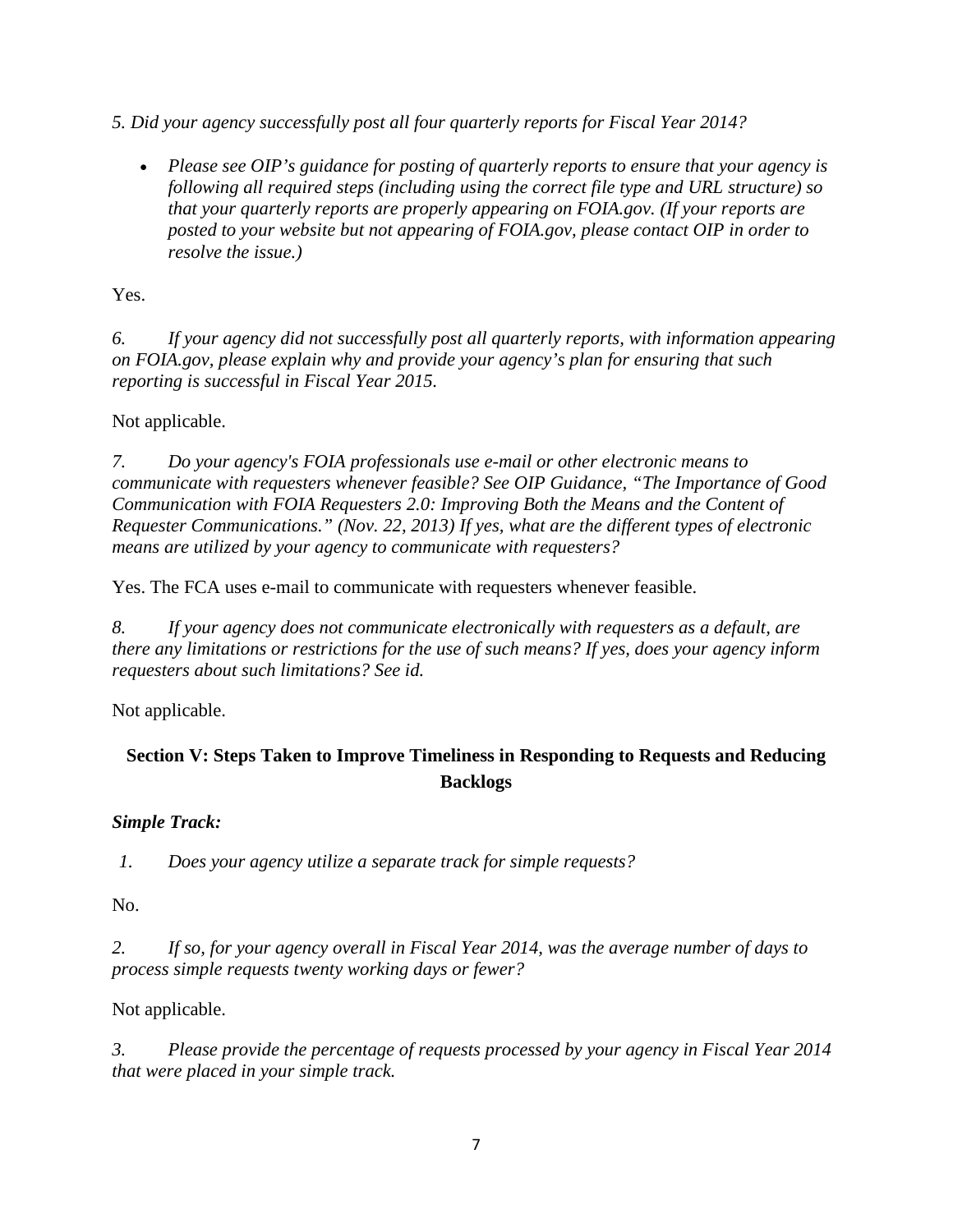Not applicable.

*4. If your agency does not track simple requests separately, was the average number of days to process all non-expedited requests twenty working days or fewer?*

Yes.

# **Backlogs:**

# **BACKLOGGED REQUESTS**

*5. If your agency had a backlog of requests at the close of Fiscal Year 2014, did that backlog decrease as compared with the backlog reported at the end of Fiscal Year 2013?*

- *If not, explain why and describe the causes that contributed to your agency not being able reduce its backlog. When doing so, please also indicate if any of the following were contributing factors:*
	- o *An increase in the number of incoming requests*
	- o *A loss of staff*
	- o *An increase in the complexity of the requests received*

Not applicable. The FCA did not have a backlog of requests at the close of Fiscal Year 2014.

*6. If you had a request backlog please report the percentage of requests that make up the backlog out of the total number of requests received by your agency in Fiscal Year 2014. If your agency did not receive any requests in Fiscal Year 2014 and/or has no request backlog, please answer with "N/A."*

• *To calculate your agency's percentage, you must divide the number of backlogged requests reported in Section XII.A. of your Fiscal Year 2014 Annual FOIA Report by the number of requests received in Fiscal Year 2014, which can be found in Section V.A. of your Annual FOIA Report. Once divided, you can multiply that number by 100 to get the percentage.*

Not applicable.

# **BACKLOGGED APPEALS**

*7. If your agency had a backlog of appeals at the close of Fiscal Year 2014, did that backlog decrease as compared with the backlog reported at the end of Fiscal Year 2013?*

- *If not, explain why and describe the causes that contributed to your agency not being able reduce backlog. When doing so, please also indicate if any of the following were contributing factors:*
	- o *An increase in the number of incoming appeal*
	- o *A loss of staff*
	- o *An increase in the complexity of the appeals received*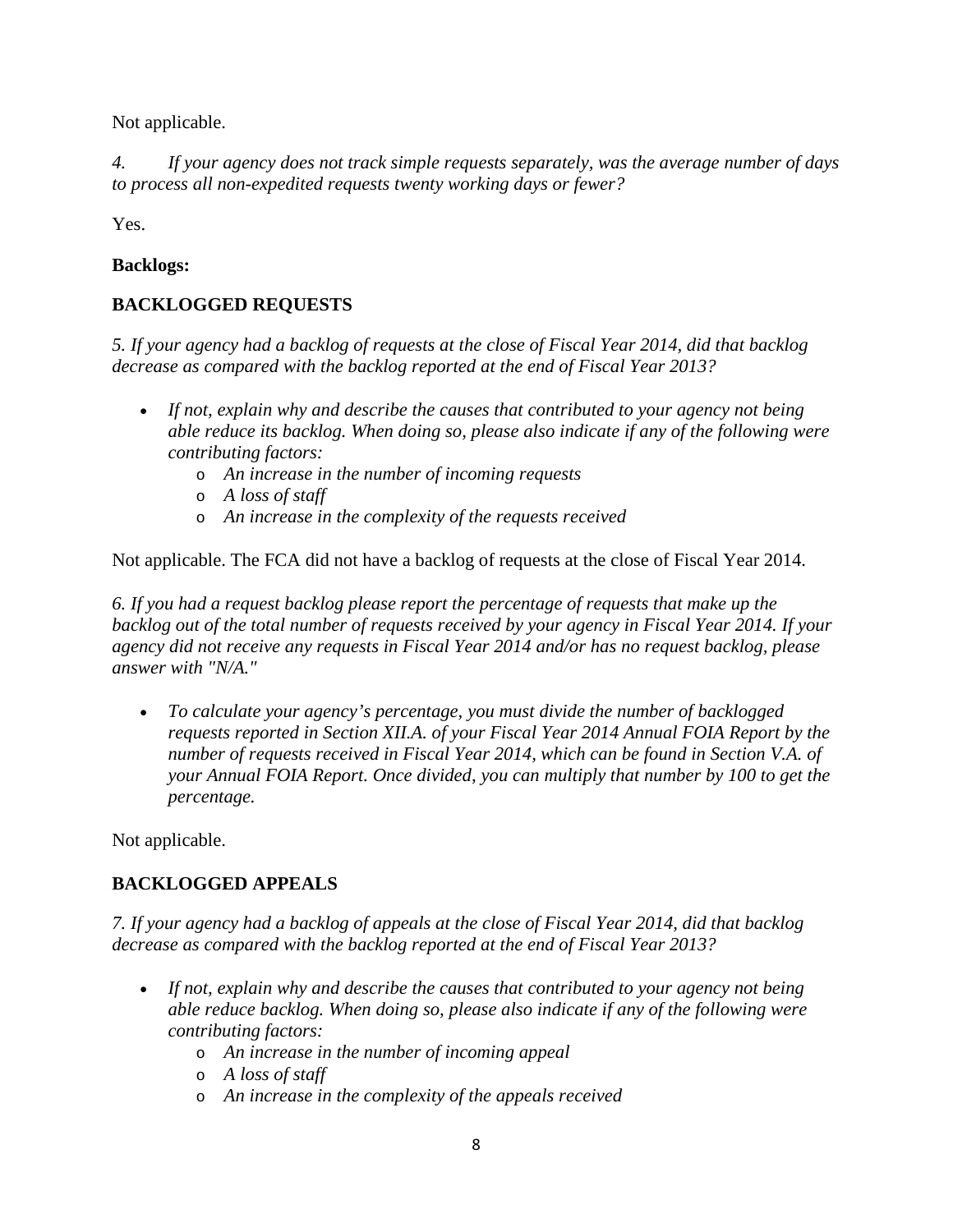Not applicable. The FCA did not have a backlog of appeals at the close of Fiscal Year 2014.

*8. If you had an appeal backlog please report the percentage of appeals that make up the backlog out of the total number of appeals received by your agency in Fiscal Year 2014. If your agency did not receive any appeals in Fiscal Year 2014 and/or has no appeal backlog, please answer with "N/A."*

• *To calculate your agency's percentage, you must divide the number of backlogged appeals reported in Section XII.A. of your Fiscal Year 2014 Annual FOIA Report by the number of appeals received in Fiscal Year 2014, which can be found in Section VI.A. of your Annual FOIA Report. Once divided, you can multiply that number by 100 to get the percentage.*

Not applicable.

# **Status of Ten Oldest Requests, Appeals, and Consultations:**

# **TEN OLDEST REQUESTS**

*9. In Fiscal Year 2014, did your agency close the ten oldest requests that were reported pending in your Fiscal Year 2013 Annual FOIA Report?*

Yes, we had one pending request at the end of Fiscal Year 2013, which we closed at the beginning of Fiscal Year 2014 within the 20 day response period.

*10. If no, please provide the number of these requests your agency was able to close by the end of the fiscal year, as listed in Section VII.E of your Fiscal Year 2013 Annual FOIA Report. If you had less than ten total oldest requests to close, please indicate that.* 

• *For example, if you only had seven requests listed as part of your "ten oldest" in Section VII.E. and you closed six of them, you should note that you closed six out of seven "oldest" requests.* 

Not applicable.

*10. Of the requests your agency was able to close from your ten oldest, please indicate how many of these were closed because the request was withdrawn by the requester. If any were closed because the request was withdrawn, did you provide any interim responses prior to the withdrawal?*

None.

# *TEN OLDEST APPEALS*

*11. In Fiscal Year 2014, did your agency close the ten oldest appeals that were reported pending in your Fiscal Year 2013 Annual FOIA Report?*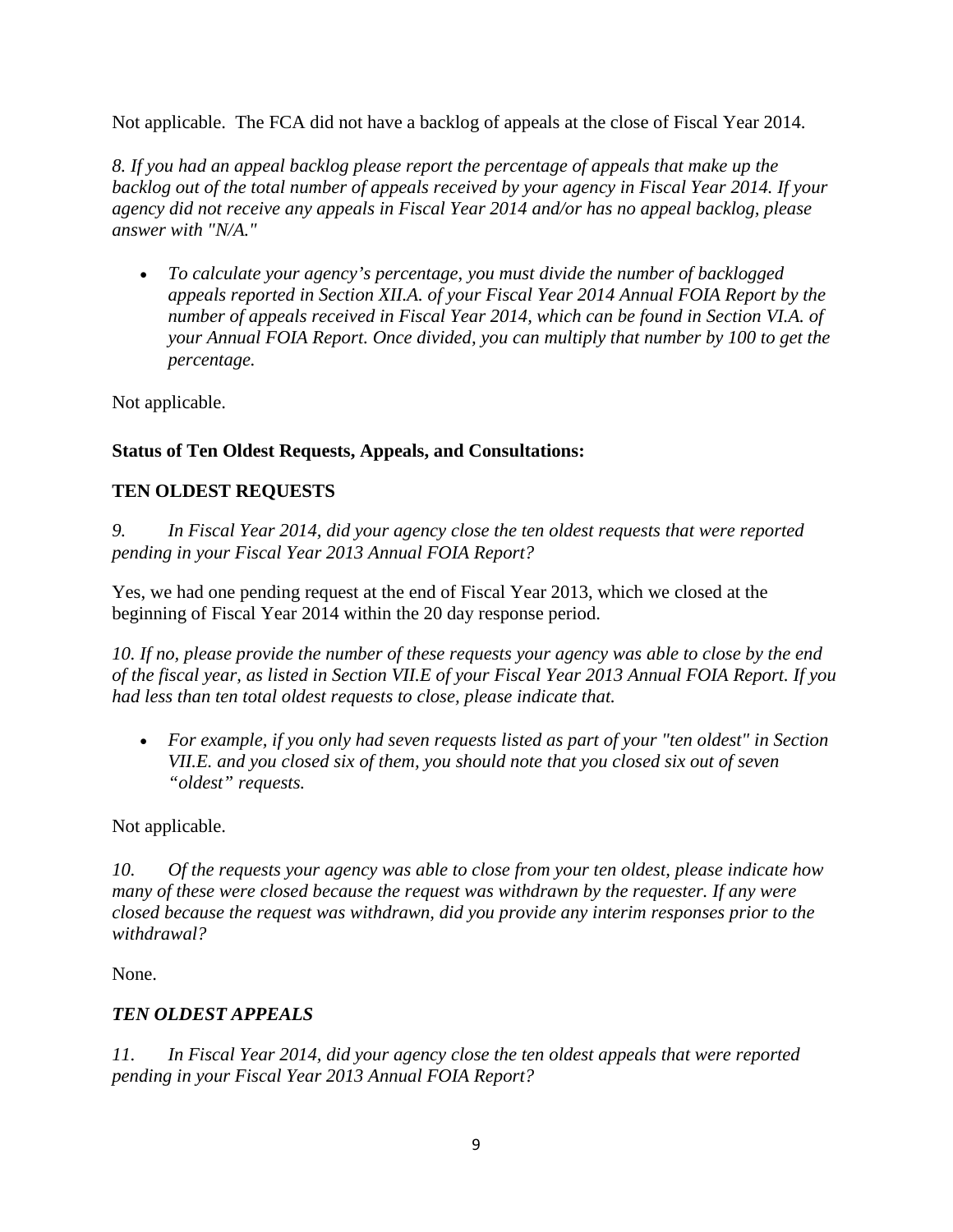Not applicable. The FCA did not have any pending appeals.

*13. If no, please provide the number of these appeals your agency was able to close by the end of the fiscal year, as listed in Section VII.C.(5) of your Fiscal Year 2013 Annual FOIA Report. If you had less than ten total oldest appeals to close, please indicate that.* 

• *For example, if you only had seven appeals listed as part of your "ten oldest" in Section VII.C.(5) and you closed six of them, you should note that you closed six out of seven "oldest" appeals.* 

Not applicable. The FCA did not have any pending appeals.

# *TEN OLDEST CONSULTATIONS*

*14. In Fiscal Year 2014, did your agency close the ten oldest consultations that were reported pending in your Fiscal Year 2013 Annual FOIA Report?*

Not applicable. The FCA did not have any pending consultations.

*15. If no, please provide the number of these consultations your agency was able to close by the end of the fiscal year, as listed in Section XII.C. of your Fiscal Year 2013 Annual FOIA Report. If you had less than ten total oldest consultations to close, please indicate that.* 

• *For example, if you only had seven consultations listed as part of your "ten oldest" in Section XII.C. and you closed six of them, you should note that you closed six out of seven "oldest" consultations.* 

Not applicable. The FCA did not have any pending consultations.

Additional Information on Ten Oldest Requests, Appeals, and Consultations & Plans:

*16. Briefly explain any obstacles your agency faced in closing its ten oldest requests, appeals, and consultations from Fiscal Year 2013.*

Not applicable.

*17. If your agency was unable to close any of its ten oldest requests because you were waiting to hear back from other agencies on consultations you sent, please provide the date the request was initially received by your agency, the date when your agency sent the consultation, and the date when you last contacted the agency where the consultation was pending.*

Not applicable.

*18. If your agency did not close its ten oldest pending requests, appeals, or consultations, please provide a plan describing how your agency intends to close those "ten oldest" requests, appeals, and consultations during Fiscal Year 2015.*

Not applicable.